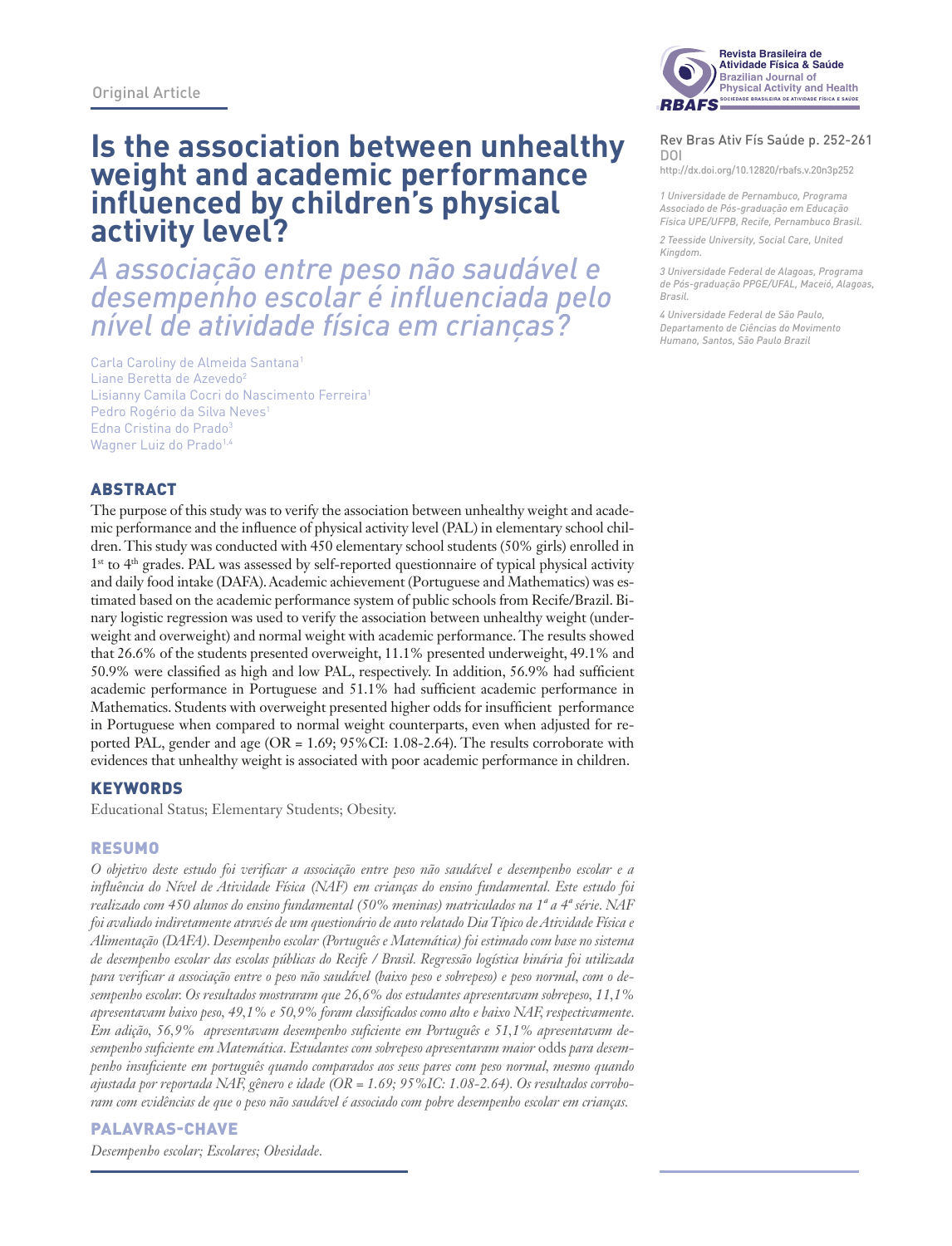# INTRODUCTION

Besides the well-known deleterious effects of overweight on physical health, some studies have reported the association between high Body Mass Index (BMI) and low academic performance in children<sup>1,2</sup>.

A prospective cohort study conducted by Brook et al.<sup>3</sup> after following 470 individuals over 22 years demonstrated a negative association between overweight and intellectual development. It is possible that high BMI may also decrease numeric abilities<sup>4</sup>. Similarly, underweight also seems to be associated with low academic performance. Chang et al.<sup>5</sup> reported that underweight during early life (<2 years) produces irreversible damages on intellectual development, suggesting that underweight may be related to educational deficits in children<sup>6</sup>. Both under and overweight, which may collectively be called unhealthy weight, are an undesirable health status and constitutes the extremes of malnutrition<sup>7</sup>. Therefore, these two extremes of the weight, can be, somehow, involved in educational achievement in children.

Conversely to BMI, it is suggested that Physical Activity Level (PAL) can improve overall health, cognitive function and academic performance<sup>8,9</sup>. An epidemiological study conducted with 75.066 students revealed that moderate PAL has a positive effect on academic performance for both boy and girls<sup>10</sup>. However, the association between weight status and academic performance has been largely studied, it is not yet know if PAL, would influences this relationship.

It is known that PAL is able to decrease cardiovascular risk factors even in overweight people<sup>11</sup>, thus we hypothesized that PAL may confuse the association between weight status and academic performance, attenuating the deleterious effects of unhealthy weight on academic performance in children.

The results from the present study may have important implications to the Brazilian educational system, contributing to develop strategies to improve the academic performance of the elementary school children. Therefore, the purpose of this study was to analyze the association between unhealthy weight and academic performance and the influence of PAL in elementary school children of the Recife city. The reason to group underweight and overweight is that both are considered risk factors of physical inactivity in children, morbidity, and mortality in adults<sup>12</sup> and may also influence academic performance. However, from our knowledge this has yet not been examined.

## METHODS

#### **Participants**

This cross-sectional study was carried out with public elementary school students, from Recife, an urban city in the northeast of Brazil, aged 6 to 11 enrolled in 1st and 4th grades. Students were randomly selected by using 2-stage cluster sampling process (the Political-Administrative Areas of the city and schools as units at the first and second stages, respectively). At the first stage, one of the six Political-Administrative Areas (PAA) of the city was selected. For convenience, we opted to randomize only one PAA, in this sense, the PAA1 was the randomized region. Children were recruited from October to December of 2010, thirteen schools were eligible to participate in the ran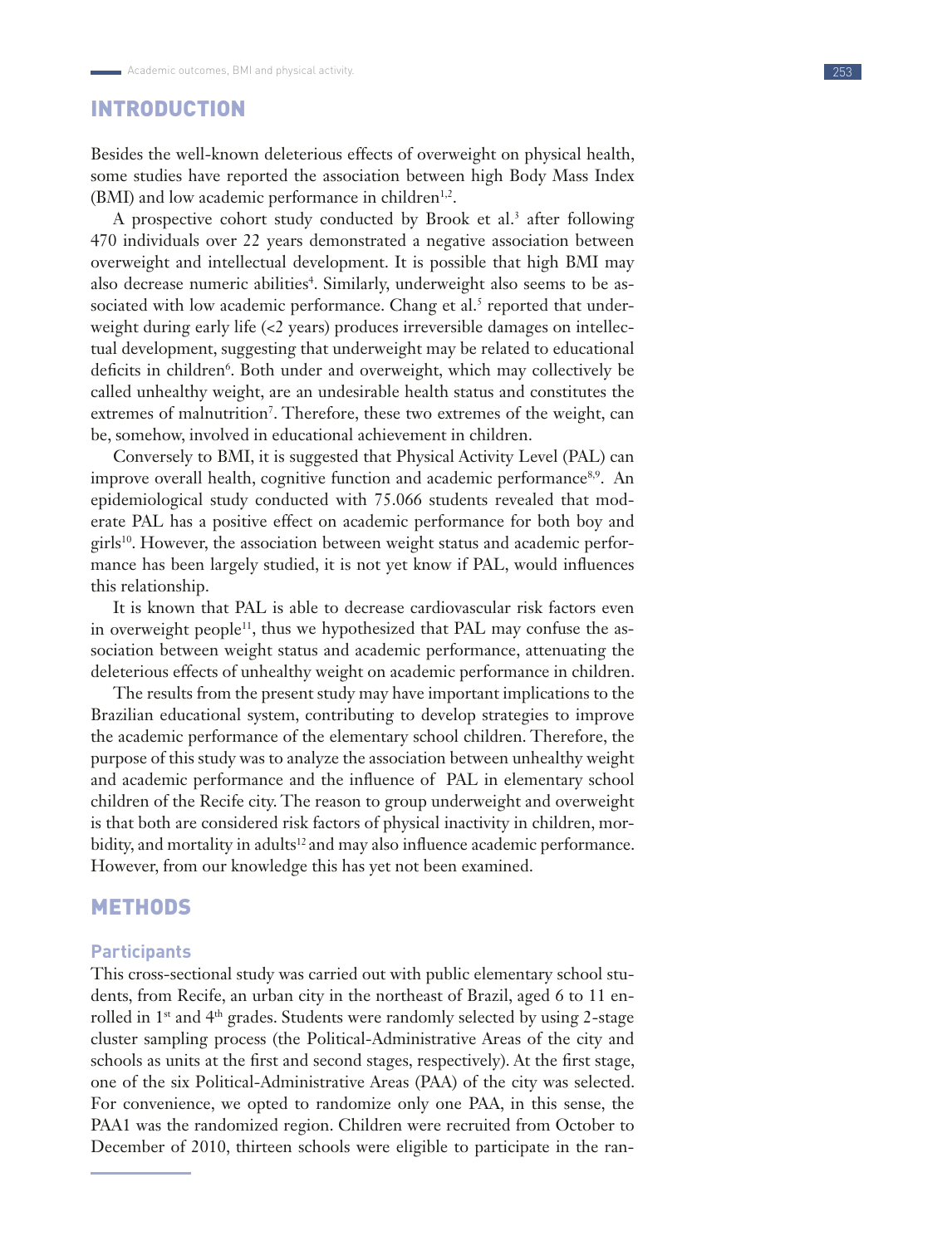domization with 2053 students enrolled in 1<sup>st</sup> and 4<sup>th</sup> grades. Afterwards, four schools were randomly selected within this PAA.

After acceptance of the child to participate on a voluntary basis, parents or legal guardians of the children signed an informed consent. Inclusion criteria were to be enrolled in 1<sup>st</sup> to 4<sup>th</sup> grades and not present any from restriction to PA (motor or mental impairment). Students who did not complete all the required measurements (n=22), were transferred to another school (n=0) and who refused to participate of the study (n=28) during data collection period were excluded. The final sample analyzed consisted of 450 students (225 girls) (Figure 1). The study protocol was approved by the Ethics Committee of the University of Pernambuco (#188/10).

The required sample size was calculated considering the following parameters: 95% confidence interval; power of 80%; prevalence of 35% of the outcome among exposed (unhealthy weight). Based on these criteria, the estimated sample size was 400 students. The initial sample size was increased by 20% to deal with attrition and for confounding adjustment in analysis. The number of schools selected was established considering logistical and human resources available.

#### **Anthropometric measures**

Students were weighed wearing light clothing and no shoes on a Fillizola scale (Filizola- SA, São Paulo, Brazil) to the nearest 0.5 kg. Height was measured using a stadiometer to the nearest 0.1 cm. Measurements were performed by the same researcher, using the same equipment routinely calibrated. All procedures were performed according to Lohman et al.13. BMI was calculated as body weight (Kg) divided by height squared (m<sup>2</sup>) (kg/m<sup>2</sup>). BMI adjusted for age was used to classify the children as: 1.underweight (BMI-for-age<5<sup>th</sup> percentile); 2.normal weight (5<sup>th</sup> to 85<sup>th</sup>percentile) and; 3.overweight (BMI-forage>85th percentile), according to the World Health Organization (WHO) criteria<sup>14</sup>. Afterwards, they were placed in two groups: normal weight and unhealthy weight (underweight + overweight).

#### **Physical activity measures**

A questionnaire of typical physical activity and daily food intake (DAFA) was used to assess PAL. DAFA is a validated instrument developed by Barros et al.15 specifically for Brazilian children aged from seven to ten years old. DAFA is a structured questionnaire with answers based on the choice of physical activities and food intake. The term "typical week day" in the application of the questionnaire was used to determine physical activities accomplished and food consumed in the majority of week days (from monday to friday). However, in the present study, only PAL data was analyzed. In the section of physical activities of DAFA two types of measures were obtained:

- a)Intensity of physical activities accomplished during a normal day. Measures are reported by the subjects through a hedonic scale with three illustrations, in the extreme left are the slow physical activities (light) and in the extreme opposite, activities that are performed with more speed (vigorous);
- b) General level of physical activities determined based on the sum of scores related to activities subjects reported to perform.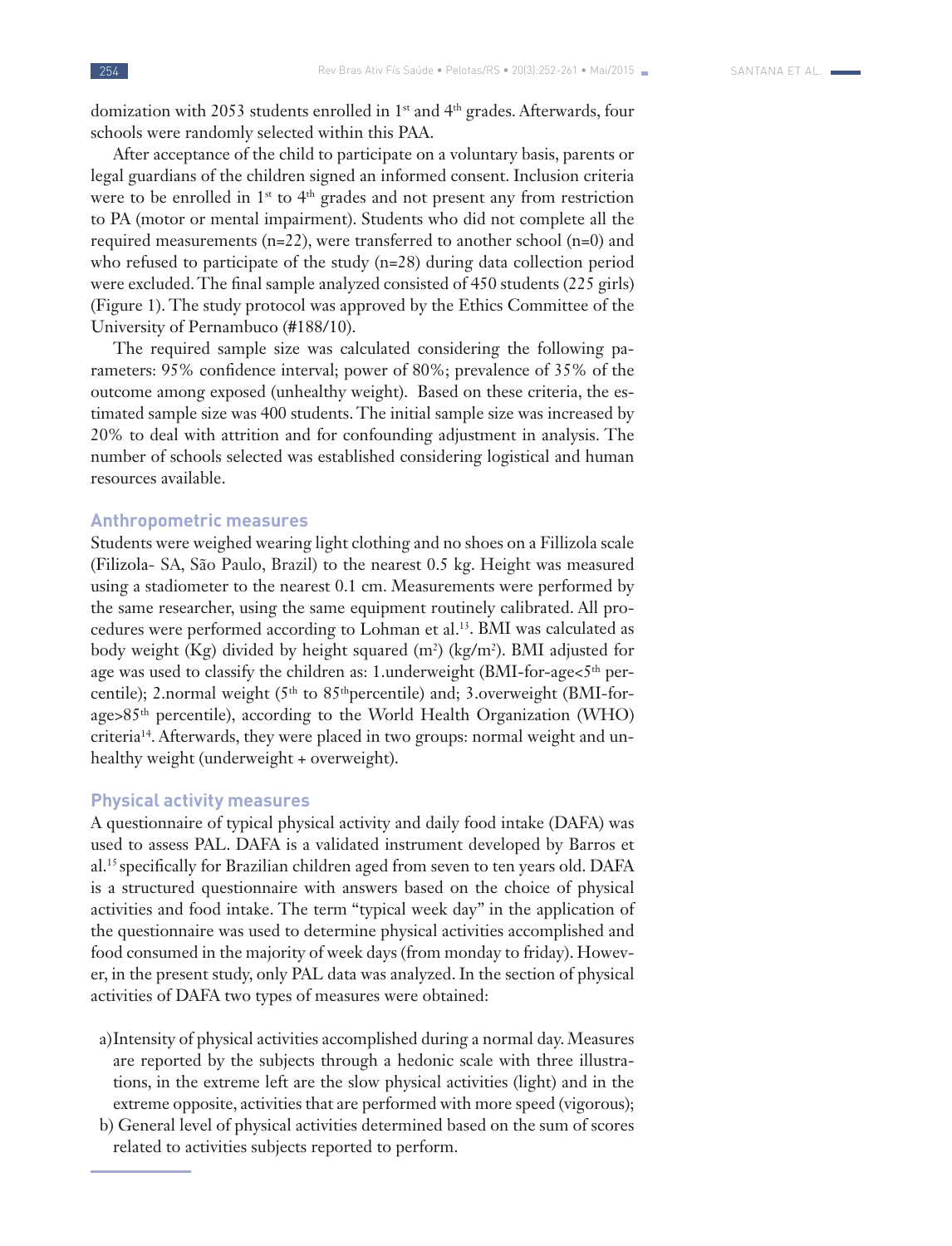The PAL was determined based on the sum of scores related to activities reported (light, moderate or vigorous). For activity was given a score; one point for light intensity, three points for moderate and nine points for vigorous intensity. Thereafter, children who had a total score lower than 50<sup>th</sup> were placed in a low PAL group (Low) and those above  $50<sup>th</sup>$  in the high PAL group (High).

Questionnaire administration was performed in the classroom by two research assistants with the help of the students' teacher. The questionnaire was introduced to the children with a brief exhibition of all sections highlighting the required information related to what is usually performed in the majority of week days. Following instructions with words, gestures, movements and contexts, the assistants and the teacher helped the children to answer in each session.

#### **Academic performance measures**

Academic performance was estimated based on the academic performance system used in all public schools from Recife. The academic performance system of the municipal schools is a subjective measure, based through academic skills that should to be achieved by students during the school year. However, in the present study, only were used measures academic skills achieved in Portuguese and Mathematics. The measures of academic performance were obtained by teachers, which were responsible for issuing a report, containing information whether students were able to achieve competencies related to discipline of Portuguese (writing and reading knowledge) and Mathematics (skills and ability to make calculations and logic tests). Afterwards, academic performance was categorized into two groups: 1.Sufficient - for those who achieve the proficiency expected, and; 2.Insufficient - for those who did not achieve the expected proficiency.

#### **Statistical analysis**

Data were analyzed using the software STATA 12.0 for Windows. Comparisons between genders were performed by independent Mann-Whitney and Chi-square tests. The associations between insufficient and sufficient academic performance in Portuguese and Mathematics) and BMI were assessed by binary logistic regression. Were performed analyzes of interaction between gender and PAL with BMI. Were considered as potential confounders: age, sex and PAL. Interactions between BMI and gender were also analyzed. Significance level was set at p<0.05. Calculations performed posteriori showed that the sample have power to identify significant OR values equal to 1.75 with prevalence of the outcome in exposed ranging from 30% to 50%, and 2 or higher, with the prevalence of the outcome in exposed ranging from 15% to 75%.

## RESULTS

From the total of 500 students who volunteered to participate in the study, 22 children did not complete all the required measurements and 28 children refused to participate of the study, totaling 50 students excluded from the analysis. Thus, a total of 450 children (225 girls) aged from 6 to 11 years were included in the sample. The table 1 shows the description of the independents variables, gender, age, BMI and PAL. The results showed a prevalence of overweight of 26.6% (95%CI: 22.6-31.0) and 50.9% (95%CI: 46.1-55.6) to low PAL.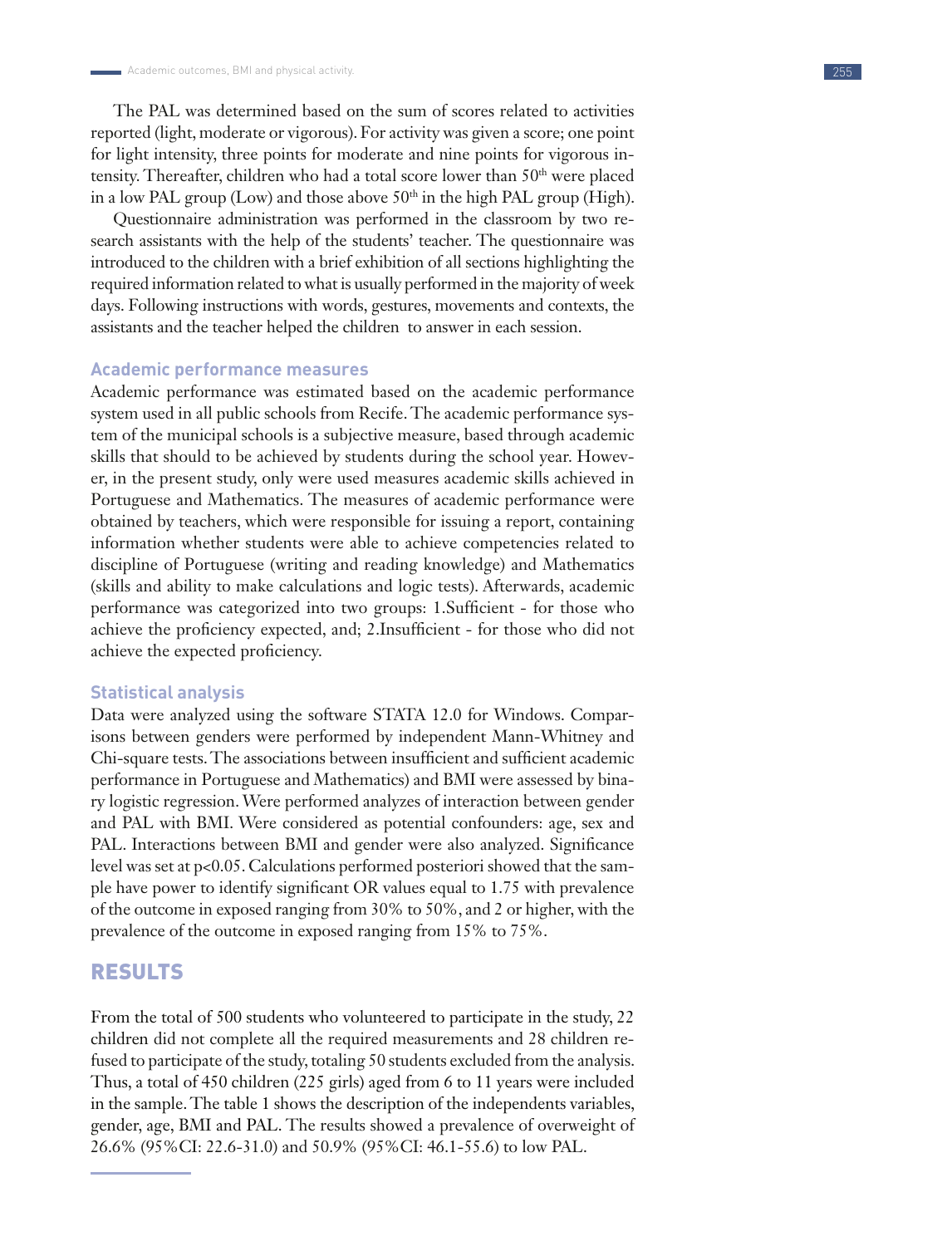**Table 1 –** Sample distribution in relation to gender, age, BMI and PAL.

|               | N   | % (95%CI)             |
|---------------|-----|-----------------------|
| <b>GENDER</b> |     |                       |
| Female        | 225 | 50.0 (45.2-54.7)      |
| Male          | 225 | 50.0 (45.2-54.7)      |
| <b>AGE</b>    |     |                       |
| ≥8 years old  | 203 | 45.1 (40.4-49.8)      |
| <8 years old  | 247 | 54.9 (50.1-59.5)      |
| <b>BMI</b>    |     |                       |
| Normal weight | 280 | 62.2 (57.5-66.7)      |
| Underweight   | 50  | $11.1$ $[8.3 - 14.3]$ |
| Overweight    | 120 | 26.6 (22.6-31.0)      |
| PAL           |     |                       |
| Low           | 229 | 50.9 (46.1-55.6)      |
| High          | 221 | 49.1 (44.4-53.8)      |

a Adjusted by PAL, gender and age



FIGURE 1 - Sample selection.

There were no differences between boys and girls for age  $(8.8\pm1.4;$ 8.7±1.5), weight (30.1±7.9; 31.6±10.0), height (134.4±9.4; 134.7±11.2) and BMI (16.5±3.0; 17.1±3.6). For girls, the prevalence of underweight was 8.4% (95%CI: 5.1-12.8), normal-weight 64.9% (95%CI: 58.2-71.1) and overweight 26.7% (95%CI: 21.0-32.9). For boys, the prevalence was 13.8% (95%CI: 9.5- 18.9), 59.6% (95%CI: 52.8-66.0) and 26.6% (95%CI: 21.0-32.9) for under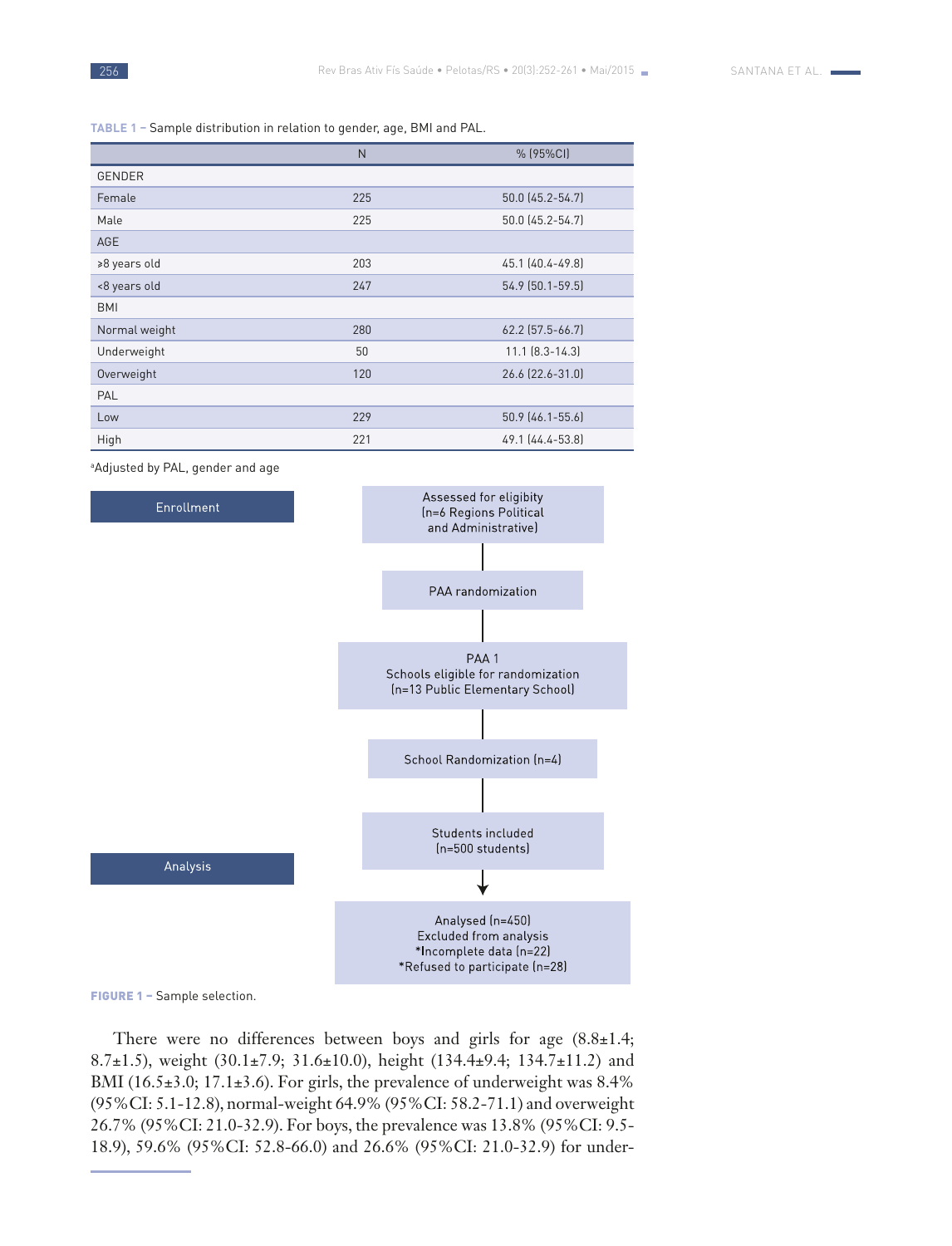weight, normal-weight and overweight, respectively. Insufficient achievement in Portuguese was verified in 45.8% (95%CI: 39.1-52.5) and 40.4% (95%CI: 33.9-47.1) of boys and girls (Figure 2a). Concerning to Mathematics, 51.6% (95%CI: 44.8-58.2) (boys) and 46.2% (95%CI: 39.5-52.9) (girls) had insufficient performance (Figure 2b). There were no statistical differences between genders on academic performance.



Figure 2 – Academic performance in Portuguese (A) and Mathematics (B) of elementary-school children by gender.

There was no interaction between PAL and BMI in the analyzed models (Portuguese:  $p = 0.78$  and Mathematics:  $p = 0.71$ ) the same was found to gender (Portuguese:  $p = 0.26$  and Mathematics:  $p = 0.35$ ). Unadjusted logistic binary regression revealed no associations between underweight and academic performance in Portuguese or Mathematics. However, a significant association between overweight and academic performance in Portuguese (but not in Mathematics) was reported. In multivariate analysis the overweight remained significantly associated with insufficient performance in Portuguese after adjustment for PAL, age and sex (OR = 1.69; 95%CI: 1.08-2.64) (Table 2). Overweight children are at 70% more *odds* at risk to have lower performance in Portuguese than counterparts with normal weight.

When the analysis was performed between unhealthy weight (under + overweight) and academic performance no associations were verified (Table 3).

## **DISCUSSION**

The main finding of the present study is the negative association between overweight and academic performance in Portuguese even when adjusted for PAL, gender and age. These results support findings from previous studies that looked into the effect of BMI on academic performance and verified that normal weight students showed better grades, better trends in reading scores, greater school attendance and better discipline when compared with overweight<sup>2</sup> and underweight<sup>5</sup> counterparts. Furthermore, children who were overweight from kindergarten to the end of 3<sup>rd</sup> grade showed poor academic achievements and more behavioral problems<sup>1</sup>. However, no study has examined the association of both underweight and overweight and academic performance.

In another cohort study, Carter et al.<sup>16</sup>, examined whether obesity during pre-school to primary school years was related to Mathematics performance,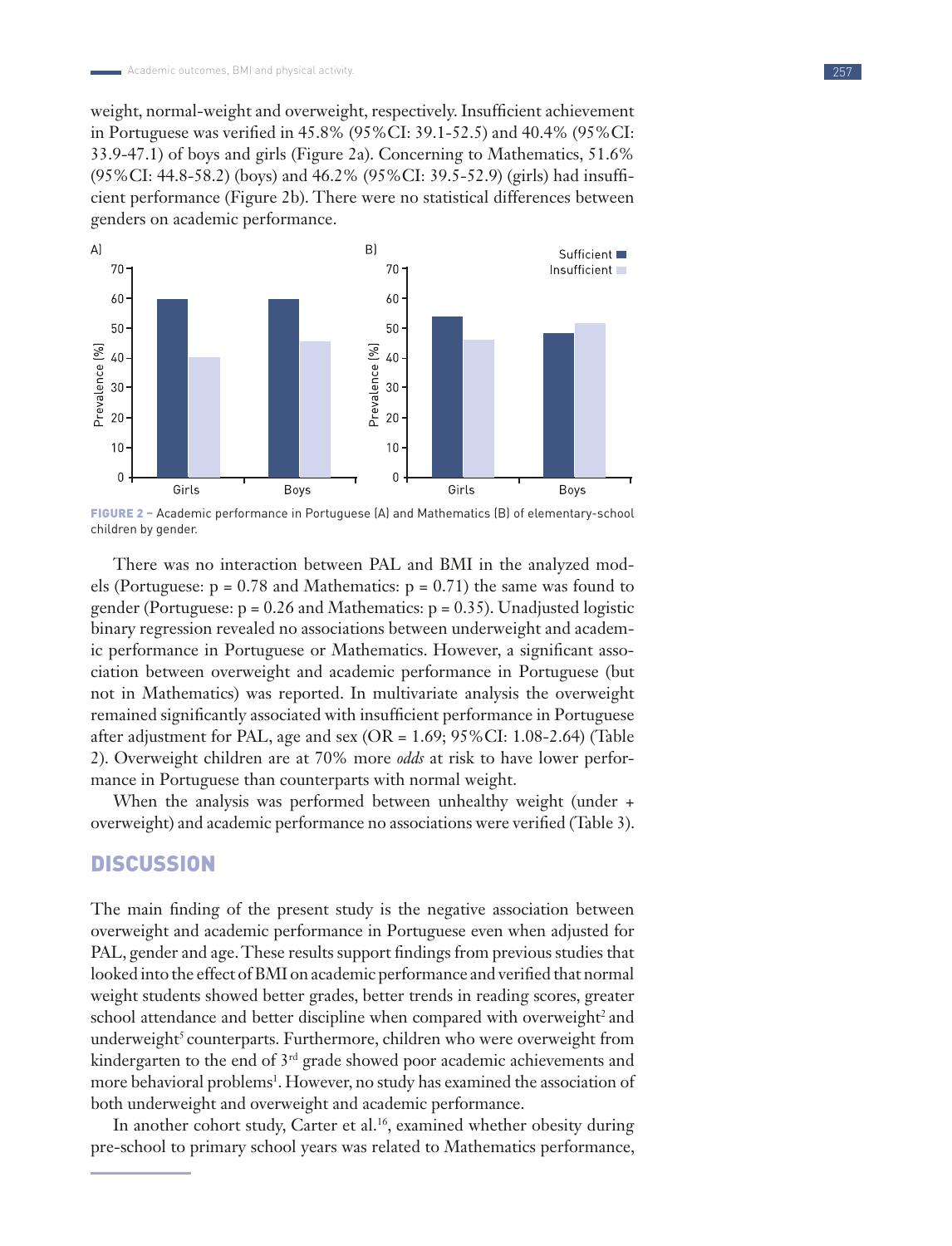Table 2 – Crude and adjusted Odds Ratio (OR) for insufficient academic performance with respectively 95% confidence intervals according to BMI in elementary-school children.

|                                     | Crude OR               |         | Adjusted <sup>a</sup> OR |         |  |  |  |
|-------------------------------------|------------------------|---------|--------------------------|---------|--|--|--|
| Variables                           | $(95%$ CII             | p-valor | (95%CI)                  | p-valor |  |  |  |
| Academic performance in Portuguese  |                        |         |                          |         |  |  |  |
| Normal Weight                       |                        |         |                          |         |  |  |  |
| Underweight                         | $1.01$ $(0.55 - 1.86)$ | 0.95    | $1.07$ $(0.58 - 1.98)$   | 0.81    |  |  |  |
| Overweight                          | 1.66 (1.07-2.60)       | 0.02    | $1.69$ [1.08-2.64]       | 0.02    |  |  |  |
| Academic performance in Mathematics |                        |         |                          |         |  |  |  |
| Normal Weight                       |                        |         |                          |         |  |  |  |
| Underweight                         | $0.79$ $(0.43 - 1.46)$ | 0.46    | $0.87$ $(0.47 - 1.61)$   | 0.66    |  |  |  |
| Overweight                          | $1.37$ $[0.89 - 2.11]$ | 0.15    | $1.41$ $[0.91 - 2.18]$   | 0.12    |  |  |  |

a Adjusted by PAL, gender and age.

Table 3 – Crude and adjusted Odds Ratio (OR) for insufficient academic performance with respectively 95% confidence intervals of normal and unhealthy weight in elementary-school children.

| Variables                          | Crude OR<br>$(95%$ CII | p-valor | Adjusted <sup>a</sup> OR<br>(95%CI) | p-valor |  |  |  |
|------------------------------------|------------------------|---------|-------------------------------------|---------|--|--|--|
| Academic performance in Portuguese |                        |         |                                     |         |  |  |  |
| Normal Weight                      |                        |         |                                     |         |  |  |  |
| Unhealthy weight                   | $0.69$ $[0.47 - 1.02]$ | 0.06    | $0.67$ $[0.46 - 1.10]$              | 0.06    |  |  |  |
| Academic performance in Math       |                        |         |                                     |         |  |  |  |
| Normal Weight                      |                        |         |                                     |         |  |  |  |
| Unhealthy weight                   | $0.85$ $(0.58 - 1.25)$ | 0.42    | $0.81$ $[0.56 - 1.19]$              | 0.30    |  |  |  |

a Adjusted by PAL, gender and age.

independent of other factors, such as age, sex and ethnicity in a large representative sample of Canadian children. The results showed that being obese in the pre-school years, but normal weight in primary school was associated with better Mathematics performance. Additionally, children who were always obese and those that developed obesity from pre to primary school performed no differently on the Mathematics test than children who were never obese. Although in our study we do not have a track record of BMI during early years, the findings of this study support ours as there was no significant difference in academic performance on the Mathematics test between unhealthy and normal BMI children.

Recently, Bisset et al.<sup>17</sup>, analyzed prospectively childhood BMI trajectories to describe their association with subsequent academic and cognitive outcomes. The authors found that during childhood, being overweight does not increase the risk of poor educational outcomes. Instead, being underweight may increase the risk of poor cognitive outcomes. In our study, using a cross-sectional design, we did not observe association between underweight and academic performance.

In relation to PAL, most of the studies do not treat PAL as a possible factor that may influence the relationship between weight status and academic performance, and only treat the association separately with the outcome. Few studies which investigated the association between PAL and academic performance have found a positive relationship between academic performance and PAL, especially regarding vigorous activities<sup>18,19</sup> however, others have not found this association<sup>20,21</sup>. Morales et al.<sup>22</sup> found a linear relation between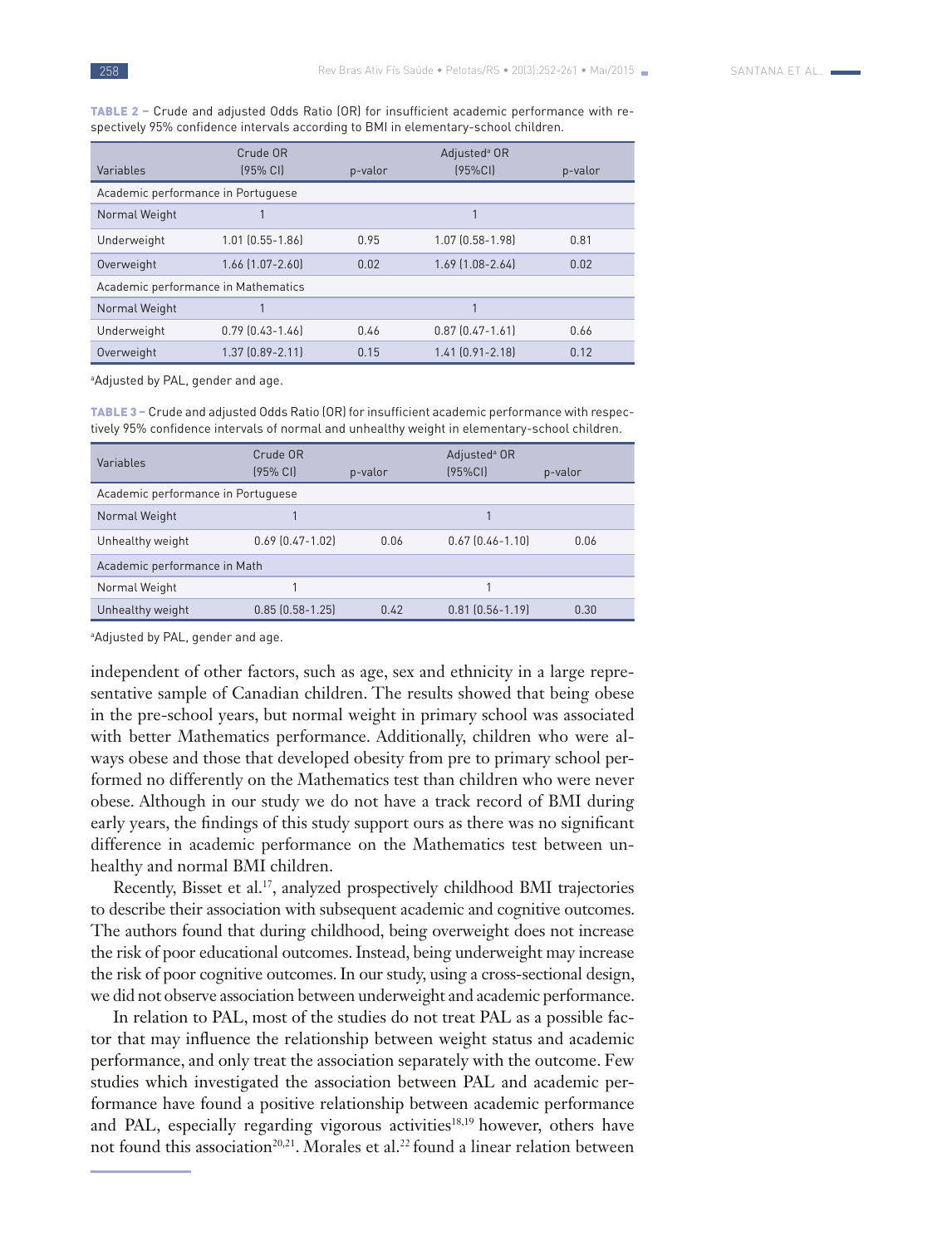self-reported daily PAL and academic performance. However they have not assessed participants BMI. In the present study, we find no influence of PAL on academic performance. Academic performance is probably not a simple phenomenon that can be explained only by BMI and PAL, various other fac tors such as: family environment and socioeconomic level<sup>23</sup> might be related with academic performance.

The present study is innovative because it contains important information about the subject, emphasizing the practice of regular PA as a way to positive ly influence not only on the parameters of health, but also can bring benefits to academic performance. This is also the first study, from our knowledge, which looked to a sample of underweight and overweight (unhealthy weight) instead of these groups in isolation. Possible limitations of this study include lack of an objective measurement of PAL, the reliability and validity of self-re port PAL for children are questionable. Generally, children present different concepts of time; sensitivity to socially desirable responding; and difficulty separating behavioral intentions and actual behavior, all this may decrease the psychometric properties of self- report<sup>24</sup>. In relation to academic performance, the confiability on measures of teacher-reported needs care, because it is a subjective measure that does not reflect an objective measure of academic performance, recognizing these limitations standardized measurements of ac ademic achievement can be better instruments.

Similarly, socioeconomic status has normally been associated with ac ademic achievement and this was also not measured. Evidence shows that there is a positive association between socioeconomic status and academic performance<sup>23</sup>. Additionally, Gurley-Calvez and Higginbotham (2010)<sup>25</sup> found negative associations between obesity and reading proficiency in high poverty districts, but obesity rates have little effect in lower poverty districts. Commonly, students of public schools belong to lower socioeconomic class es and children with low-income families tend to have lower school perfor mance. Another limitation is that students are clustered in different schools and classrooms and this might account for the different learning experiences and larger variation in academic performance, which may have influenced the results. Further limitations include the use of the BMI as a tool for assessing unhealthy weight, as BMI does not distinguish between fat mass and lean body mass, and furthermore the use of categories based on BMI percentiles can be problematic<sup>26</sup>.

In the present study we observed that overweight children tend to have lower academic performance than normal weight children, without influences of PAL in this association. Despite these results, one should take into account that changes in lifestyle through proper nutrition and increased energy ex penditure with PAL should be encouraged for this population, regardless of the response in academic performance, considering the other benefits asso ciated with this behavior in the reduction of cardiovascular risk and other factors associated with unhealthy weight. Given the above, future research should seek more studies to verify if these results can be extrapolated to oth er populations, for example adolescents and longitudinally examine whether increases in PAL could mediate the association between BMI and academic performance, i.e. bring improvements in academic performance of children independent of the weight status.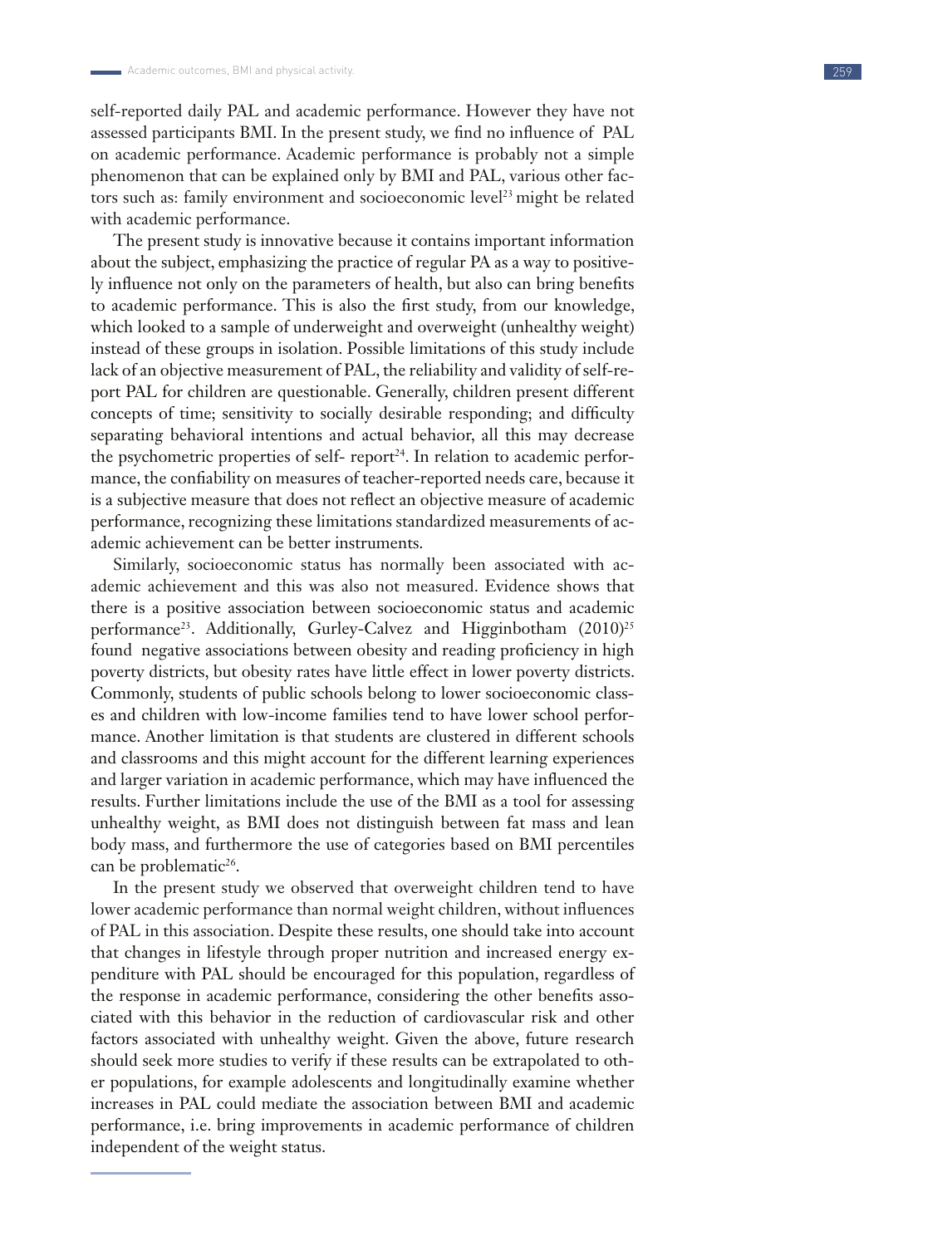## **Acknowledgements**

The authors thank the principals and the teachers who support us during the data collection, especially thanks to the children. We also thank Professor Geferson Mendonça for helping us in the statistical analysis and data interpretation.

## REFERENCES

- **1.** Datar A, Sturm R, Magnabosco JE. Childhood overweight and academic performance: national study of kindergartners and first-graders. Obes Res. 2004; 12(1):58-68.
- **2.** Shore SM, Sachs ML, Lidicker JR, Brett SN, Wright AR, Libonati JR. Decrease scholastic achievement in overweight middle school students. Obesity.2008; 16(7):1535-38.
- **3.** Brook JS, Zhang C, Saar NS, Brook DW. Psychosocial predictors, higher body mass index, and aspects of neurocognitive dysfunction.Percept Motor Skill. 2009; 108(1):181-95.
- **4.** Huizinga MM, Beech BM, Cavanaugh KL, Elasy TA, Rothman RL. Low numeracy skills are associated with higher BMI. Obesity.2008; 16(8):1966-68.
- **5.** Chang SM, Walker SP, Grantham-McGregor S, Powell CA. Early childhood stunting and later behavior and school achievement. J Child Psychol Psyc. 2002; 43(6):775-83.
- **6.** Walker SP, Chang SM, Powell CA, Grantham-McGregor S. Effects of early childhood psychosocial stimulation and nutritional supplementation on cognition and education in growth-stunted Jamaican children: prospective cohort study. Lancet. 2005; 366(9499):1804-07.
- **7.** Manyanga T, El-Sayed H, Doku DT, Randall JR. The prevalence of underweight, overweight, obesity and associated risk factors among school-going adolescents in seven African countries. BMC Public Health. 2014; 14(887):1-11.
- **8.** Castelli DM, Hillman CH. Physical activity, cognition, and school performance: from neurons to neighborhoods. In: Meyer A, Gullota T (Eds). Physical activity across the lifespan. New York, MA: Springer New York Press. 2012; 41-63.
- **9.** Donnelly JE, Greene JL, Gibson CA, Smith BK, Washburn RA, Sullivan DK, et al. Physical activity across the curriculum (PAAC): a randomized controlled trial to promote physical activity and diminish overweight and obesity in elementary school children. Prev Med. 2009; 49(4):336-41.
- **10.** So W. Association between physical activity and academic performance in Korean adolescent students. BMC Public Health. 2012; 12(258):1-7.
- **11.** Lee DC, Sui X, Church TS, Lavie CJ, Jackson AS, Blair SN. Changes in fitness and fatness on the development of cardiovascular disease risk factors hypertension, metabolic syndrome, and hypercholesterolemia. J Am Coll Cardiol. 2012; 59(7):66572.
- **12.** Leatherdale ST, Wong SL. Modifiable characteristics associated with sedentary behaviors among youth. Int J Pediatr Obes. 2008; 3(2):93-101.
- **13.** Lohman TG, Roche AF, Martorrel R. Anthropometrics standardization reference manual. In: Human Kinectis. Champaign. 1988.
- **14.** De Onis M, Onyango AW, Borghi E, Siyam A, Nishida C, Siekmann J. Development of a WHO growth reference for school-aged children and adolescents. Bull World Health Organ. 2007; 85(9):660-67.
- **15.** Barros MVG, Assis MAA, Pires MC, Grossemann S, Vasconcelos FAG, Luna MEP, et al. Validity of physical activity and food consumption questionnaire for children aged seven to ten years old. Rev Bras Saúde Mater Infant. 2007; 7(4):437-48.
- **16.** Carter MA, Dubois L, Ramsay T. Examining the relationship between obesity and Mathematics performance among Canadian school children: A prospective analysis. Int J Pediatr Obes. 2010; 5(5):412-19.
- **17.** Bisset S, Fournier M, Pagani L, Janosz M. Predicting academic and cognitive outcomes from weight status trajectories during childhood. Int J Obes. 2013; 37(1):154-59.
- **18.** Edwards JU, Mauch L, Winkelman MR. Relationship of nutrition and physical activity behaviors and fitness measures to academic performance for sixth graders in a Midwest city school district. J Sch Health. 2011; 81(2):65-73.
- **19.** Kwak L, Kremers SPJ, Bergman P, Ruiz JR, Rizzo NS, Sjöström M. Associations between, physical activity, fitness, and academic achievement. J Pediatr. 2009; 155(6):914-18.